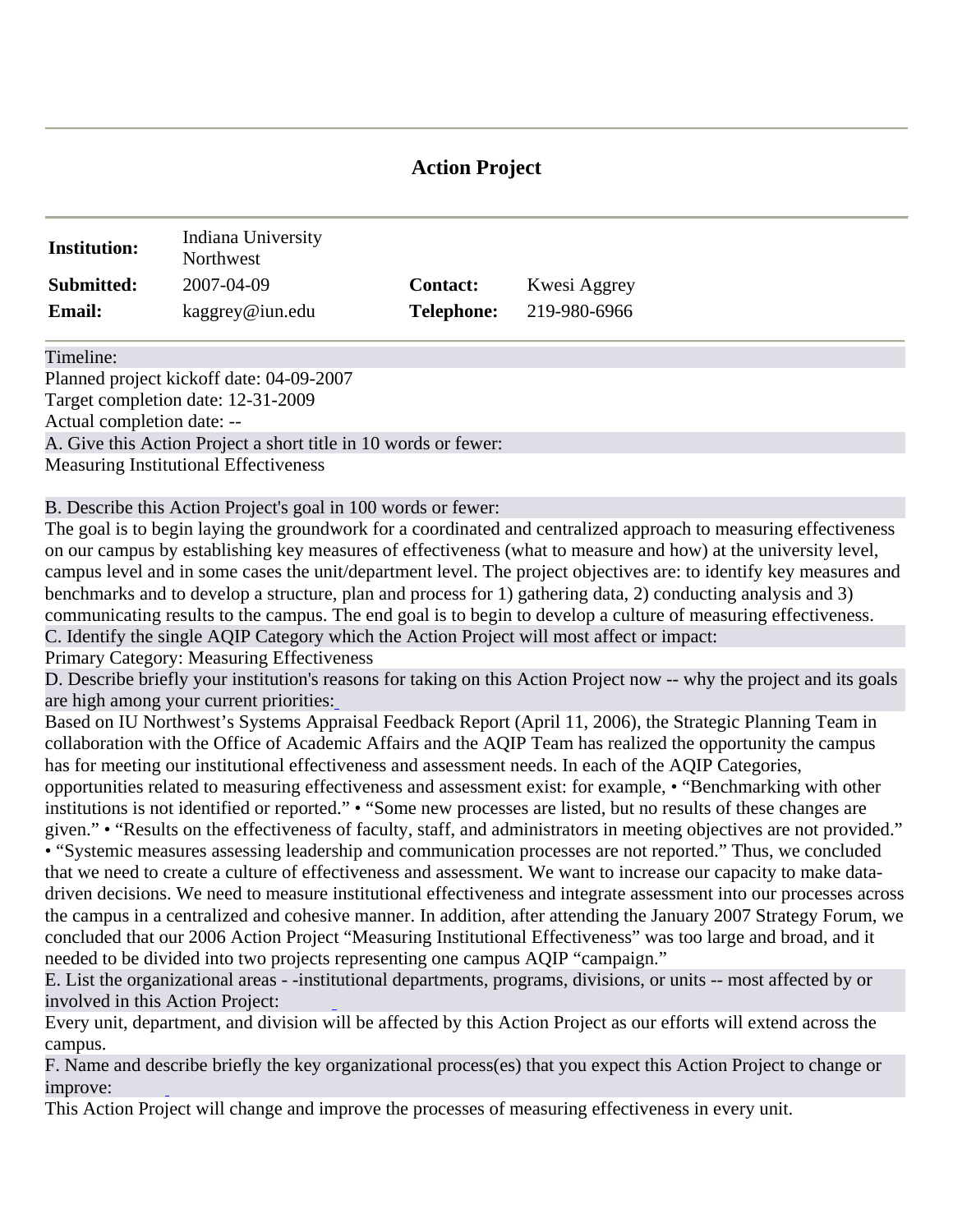G. Explai[n](http://www.aqip.org/actionproject/Help.php?helptext=4) the rationale for the length of time planned for this Action Project (from kickoff to target completion):

The rationale for the length of time planned for this Action Project relates to both the breadth and depth of the project itself. The large scope of the project means that it will take some time to create a comprehensive system that provides a centralized mechanism for institutional effectiveness at the same time that it builds a culture of assessment: \*\*Phase I (complete by 12/31/2007) The project team will work with the university-wide Office of Reporting and Research at Indiana University-Bloomington to identify key measures of institutional effectiveness that will be used university-wide.\*\* \*\*Phase II (complete by 6/1/2008) The project team will work with the IU Northwest Strategic Planning Team to identify IU Northwest specific campus level key measures of institutional effectiveness. \*\* \*\*Phase III (Complete by 9/1/2008) The project team will • define the process for gathering data for each university and campus key measure (when it is done, how it is done and who does it) and • provide training to all those individuals who will be involved in the process.\*\* \*\*Phase IV (Complete by 5/1/2009) The project lead will coordinate the completion of • training, • data gathering, and • data submission.\*\* \*\*Phase V (Complete by 12/31/2009) The project team will • determine who will analyze, publish, and distribute results and how they will do so; • determine which data is for internal vs. external audiences; and • ensure that analysis, p[ublishing](http://www.aqip.org/actionproject/Help.php?helptext=5), and distribution of the first set of key measures are completed.\*\* Phase VI (Complete by 12/31/2009) The project team will recommend a process to the Strategic Planning Team for the on-going monitoring of the key measures of institutional effectiveness and action necessary in response to analysis of data collected from the measures.

H. Descri[b](http://www.aqip.org/actionproject/Help.php?helptext=5)e how you plan to monitor ho[w success](http://www.aqip.org/actionproject/Help.php?helptext=7)fully your efforts on this Action Project are progressing:

We will monitor the campus's progress in terms of the creation of a centralized and systematic structure and plan for measuring institutional effectiveness and the creation/revision and implementation of the processes related to measuring institutional effectiveness.

I. Describe the overall "outcome" measures or indicators that will tell you whether this Action Project has been a success or failure in achieving its goals:

The following outcomes will measure our success: 1. Strategic Planning team has approved a set of key measures of Institutional Effectiveness (June 2008); 2. All administrators, deans and directors have attended a training session on the key measures (May 2009); 3. The timetable for data gathering, analysis, and distribution for each key measure has been established, and work is on schedule. For those key measures where analysis is scheduled to be completed by early fall, we are able to determine how the cam[pus stand](http://www.aqip.org/actionproject/Help.php?helptext=7)s in comparison to our benchmarks (November 2009); 4. All administrators, deans and directors have attended a presentation on how the campus is doing in relation to key measures and benchmarks and understand what feedback they are responsible for submitting (December 31, 2009); and 5[. Key me](http://www.aqip.org/actionproject/Help.php?helptext=8)asures and related data are on the web for anyone on campus to review (December 31, 2009).

J. Other information (e.g., publicity, sponsor or champion, etc.):

Note: This Action Project is a revision of one that we had previously posted. We needed to divide and revise the project; therefore, we retired it, we created two new related projects, and we are posting both.

K. Project Leader and contact person:

Contact Name: Kathryn Lantz, Director of Institutional Research

Email: klantz@iun.edu

Phone: 219-980-5694 Ext.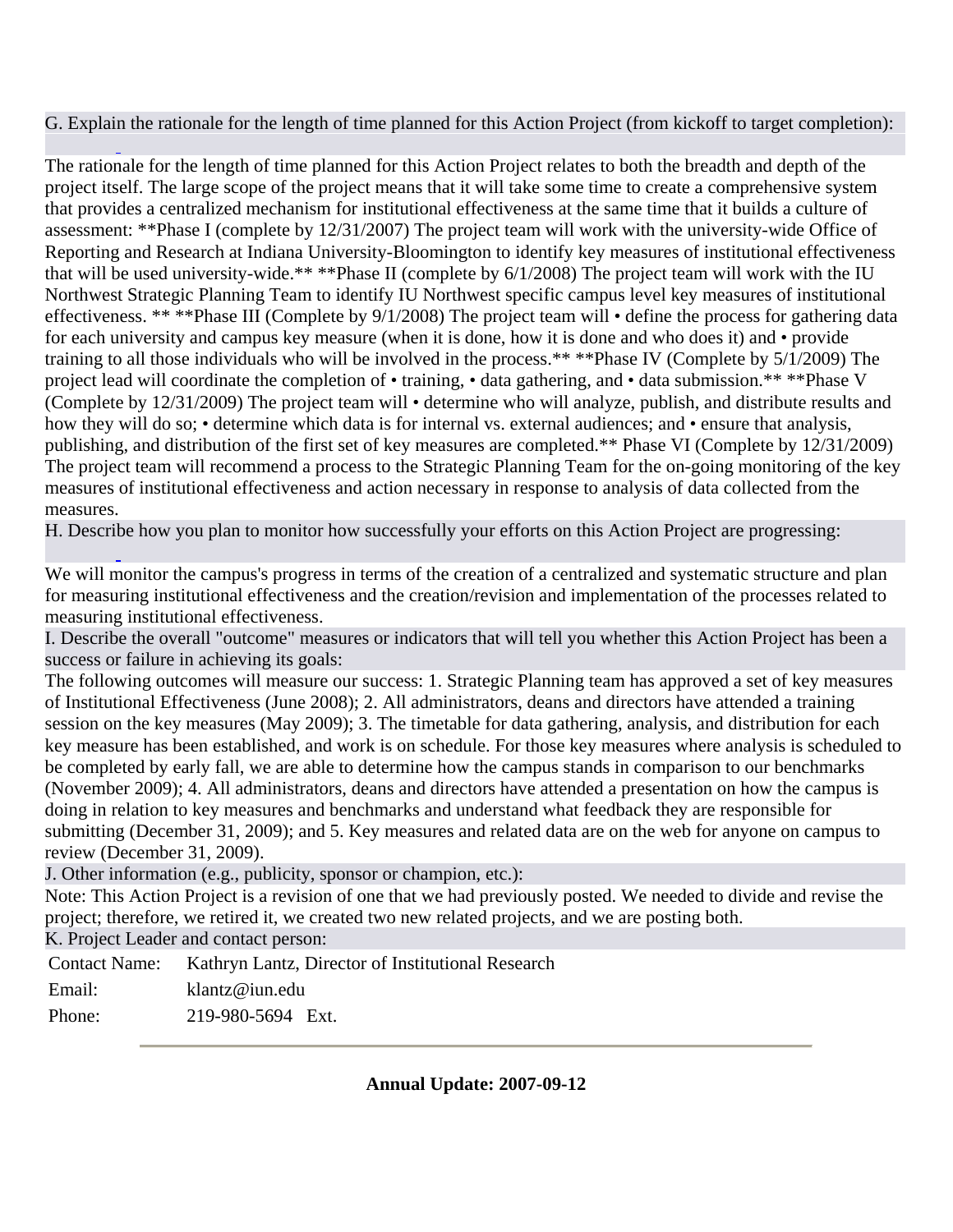A. Describe the past year's accomplishments and the current status of this Action Project.

This Action Project is on track. Our accomplishments to date: • Discussions were held with the Indiana University Office of Reporting and Research. The project to develop Indiana University system-wide measures of institutional effectiveness has been put on hold due to the transition of a new university president. Therefore the portion of this action project devoted to working with Indiana University's Office of Reporting and Research has been put on hold and we are proceeding with developing our campusspecific measures. • We assembled a core project team whose purpose is to draft a set of Key Performance Indicators for the campus. The project team has representatives from across campus and its members are the Human Resources Director, Accounting Services Manager, Director of Technical Services - Information Technology, Associate VC of Academic Affairs, Faculty Assistant to the Chancellor, a faculty representative from the College of Arts & Sciences, the assessment coordinator from Nursing & Education, Associate Vice Chancellor for Enrollment Services and Vice Chancellor of Student Affairs. The project leader is the Director of Institutional Research. • We have received permission to work with a consultant, Denise Sokol, who spent 28 years in Institutional Research and has experience developing key performance indicators. She will make a visit to campus to work with the project team on September 12, 2007. • The project team met on August 14, 2007 to review its charge. Sample indicators from other AQIP institutions were distributed. The team determined that we will reach out to the campus by involving our AQIP working groups. We also agreed that our key performance indicators must be linked to our campus Strategic Outcomes. • Our goal is to have our first set of draft performance indicators ready to present to the Strategic Planning Team on November 12, 2007. Final target date for approval of key performance indicators is 6/1/2008.

## *Review (10-03-07):*

This Action Project is recently underway (April 2007) and appears to be making reasonable progress. The project team has already demonstrated its agility with the appointment of the new president and delay in creating system-wide measures of institutional effectiveness. The accomplishments over the past few months have focused on identifying and selecting project team members that will be responsible for the creation of a draft set of key performance indicators. The project team appears to include a representative sample of key areas on campus as well as a mix of administrators and faculty members. The institution is encouraged to consider how additional feedback can be collected from other areas of campus including the student body. In an effort to engage in best practices, the institution has elected to engage a consultant to assist in the process. The initial meeting between the consultant and project team was scheduled to occur near the submission of the annual update. The institution has allowed adequate time to create a comprehensive set of indicators that balance the campus's needs as well as the systemwide expectations. The institution is prepared to deliver a list of key performance indicators by June 2008.

B. Describe how the institution involved people in work on this Action Project.

The project team is comprised of faculty and staff from across campus. The team plans to involve our AQIP working groups which total approximately 50 people from faculty, professional staff and bi-weekly staff. These working groups will assist in the selection of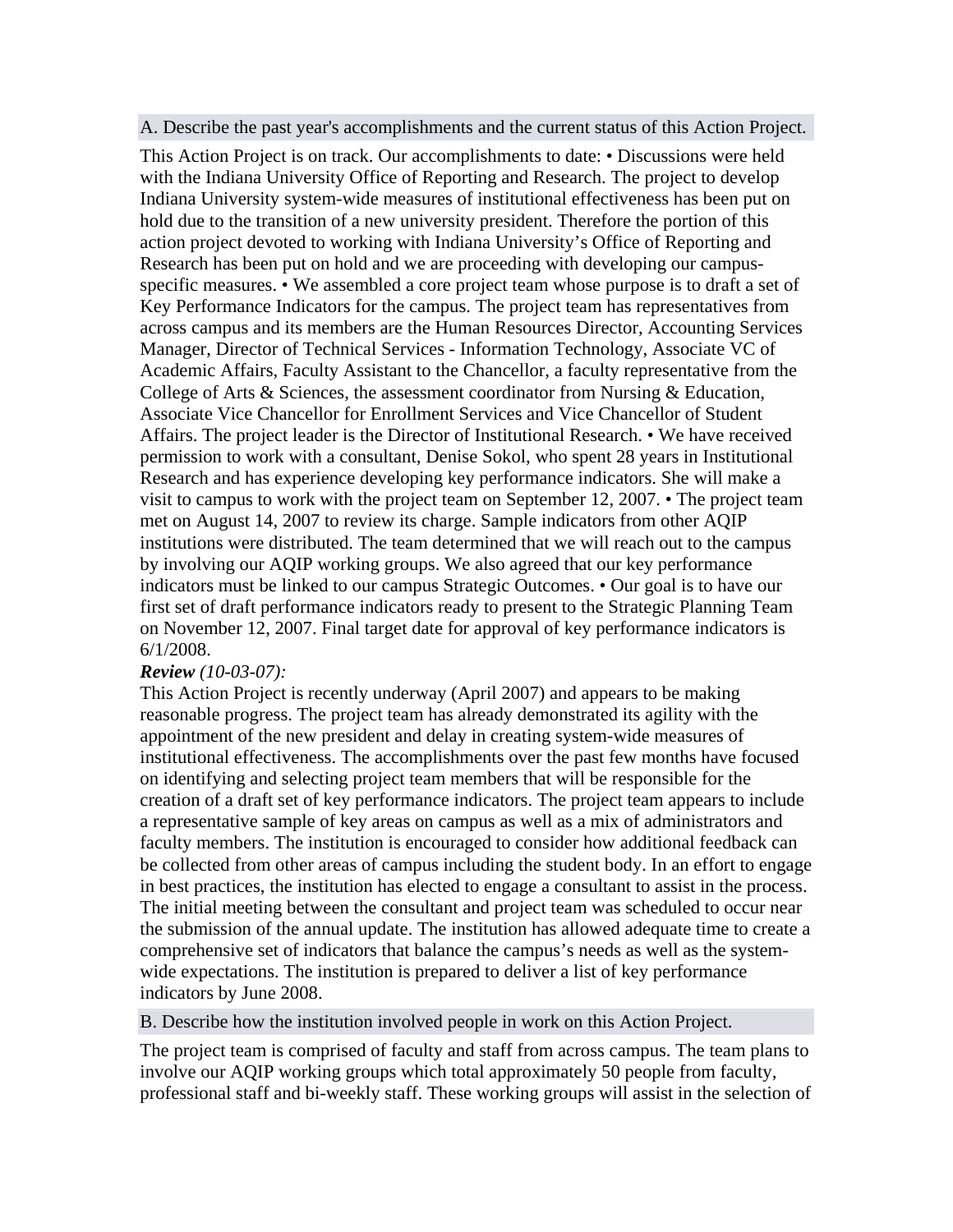key performance indicators. A call for their involvement went out in early September. *Review (10-03-07):*

It is evident through the timeline that the project team seeks to promote collaboration. Through the inclusion of nearly 50 people from the faculty, professional staff, and biweekly staff, the team has demonstrated the desire to foster collaboration as the key performance indicators are developed. The institution has taken the AQIP Principle of Learning seriously by dedicating itself through developing and utilizing everyone's talents as it centers it attention on the learning process. The natural diversity in a large team will enhance the end product by including a variety of people with specific knowledge or expertise to enhance the team's efforts. The project team is encouraged to consider ways to involve students within the process. The involvement may occur by inviting students to participate on project teams or through other mechanisms (presentations to student government/clubs, regular communications to students, surveys, focus groups, etc.).

C. Describe your planned next steps for this Action Project.

We will meet with our consultant, Denise Sokol, the week of September 10, 2007 to begin our work. We will define the areas from which we would like our indicators to come, assign team members to specific areas and determine which AQIP working groups will be assigned to which team members. After the project team's meeting with the consultant, we will begin meetings with the AQIP working groups. Our draft set of key performance indicators will be presented to the Strategic Planning Team on November 12, 2007. We expect the Strategic Planning Team to provide direction on targets/goals for these indicators. The second draft will be due on May 1, 2007 and will be presented to the Strategic Planning Team the week of May 21, 2008. *Review (10-03-07):*

The institution has defined several next steps of the committee's work including meeting with the consultant, development of AQIP working groups, assigning team members to working groups, initial and follow-up drafts of key performance indicators to the Strategic Planning Team, and the final submission in May 2008. The establishment of dates for each of these activities has been set and is commended. The thoughtful consideration of the necessary steps clearly indicates the institution's commitment to foresight – one of the principles which underlie all of the Academic Quality Improvement Program's Categories, activities, and processes. The institution is committed to anticipating how to implement changes to the institutional assessment process. In addition to your dates for drafts, the team should be encouraged to develop additional milestones for communicating progress to all stakeholders on campus (faculty, staff, students and administrators). The communication strategy will provide a solid basis for the campus community to understand the need for collecting and reporting the performance indicators.

D. Describe any "effective practice(s)" that resulted from your work on this Action Project.

Since this is a new project that we are just starting we don't have any best practices yet; however, we have continued the policy of maximum inclusion and consultation of experts that has served us well in other projects. *Review (10-03-07):*